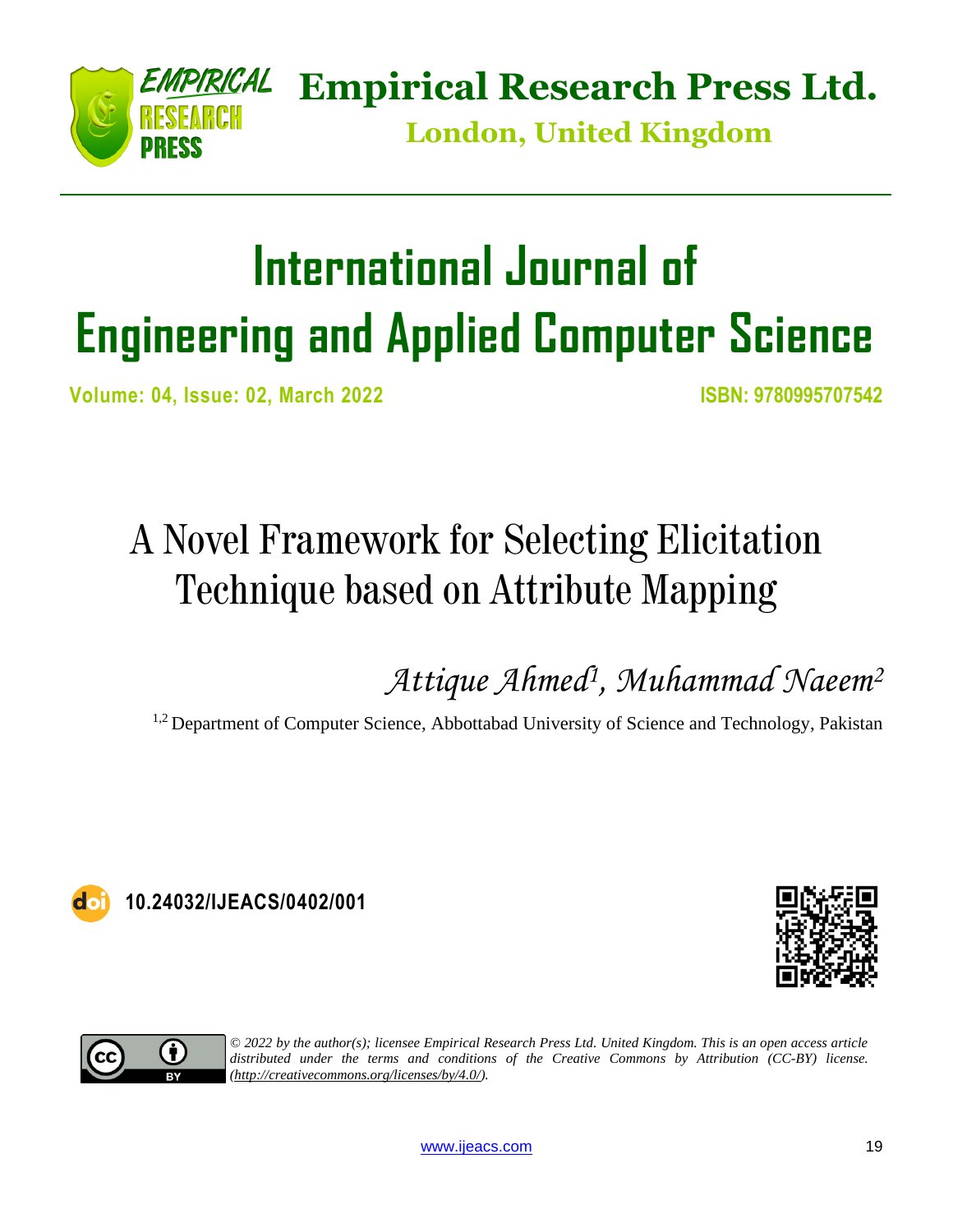### A Novel Framework for Selecting Elicitation Technique based on Attribute Mapping

*Abstract***—The software development process is completely based on the requirements of stakeholders. If the requirements of stakeholders are being integrated into the proposed system, then it can be assumed that the end product is going to be optimal and successful. To achieve a successful product, different Requirement Elicitation Techniques (RET) are being practiced. The selection of a suitable RET is based on the nature of the product being developed. So, a single RET doesn't fit all products. In this paper, we differentiate all RETs from each other which makes it easier for an analyst to choose suitable RET from the available ones. We further designed a novel mapping framework that extracts the best suited RET to any software based on its attributes. We have further implemented the proposed framework by using an online vehicle booking system as a running example.**

*Keywords- Requirement Elicitation Techniques (RETs), Requirement Gathering, RETs in Software Development, Mapping of characteristics.*

#### I. INTRODUCTION

In the software development process, the number of Requirement elicitation techniques is being incremented over time because every developer thinks of having the best technique to overcome the hurdles both in development as well as in the end product when the user uses the product. On the other hand, this idea has created a big problem for the industry which technique is the best among all? [1] And can be implemented to get a reliable and user-acceptable product [1].

By going through the literature, it can easily be judged that above 50% of the software projects get failed and the end users/stack holders don't accept the product [14]. The reason for failure can be due to one of the following aspects [2].

- *i. Requirements Elicitation.*
- *ii. Requirements Analysis.*
- *iii. Requirements Implementation.*
- *iv. Requirements Documentation.*
- *v. Requirements Validation.*

Among all the above-mentioned phases of Requirement engineering, the most crucial and challenging phase is Requirement elicitation. This is the only stage through which the data and all other aspects of the product to be made can be extracted from stakeholders. So, if this phase goes wrong or is ambiguous, this will surely result in rejected end product [19].

In this paper comparison of almost all the RE techniques concerning different scenarios is being discussed which will surely be helpful for developers to choose the best technique and to gather maximum input from the stakeholders. The comparison comprises three phases. In the first phase, the pros and cons of all the RE techniques are discussed to have a birdseye view of the techniques being implemented. The second phase is related to the characteristics of all techniques through which developers can decide to go or not to go with any specific technique. In the third and the last phase, a requirement elicitation framework is provided through which a developer can easily find out the best RE technique among the cluster. An example is also provided in which a suitable requirement elicitation technique is selected according to the proposed framework.

#### II. ADVANTAGES AND DISADVANTAGES OF DIFFERENT REQUIREMENT ELICITATION TECHNIQUES

Firstly, all the advantages and limitations of every single RE technique are discussed in Table I below to get a basic idea that what are the key strengths and limitations present in every RE technique [3][14].

The benefits of all techniques are mentioned in Table I to sort out the basic utilities and positive aspects present in them [13]. All the techniques are divided into four main categories namely Traditional, Cognitive, Collaborative, and Observational requirement elicitation techniques [1, 2] [13, 17]. The first group of techniques are very basic and are being used since the emergence of the said field. The reliability of these techniques is also very good and the techniques are wellreputed as well. But with time there emerged the need for some other techniques because the existing techniques were leaving some vacant spaces which directly challenge the success of the end product.

The Cognitive Techniques are also very reliable and are used mostly in gathering information regarding system development. The Collaborative and Observational techniques are also well in the industry and are being implemented by analysts and developers to develop the demanded and reliable end product. The benefits and limitations of every requirement elicitation technique are discussed below which enroots towards characteristics analysis and finally, the optimized techniques are sorted out to provide feasibility to the developer and stakeholders as well [1-3].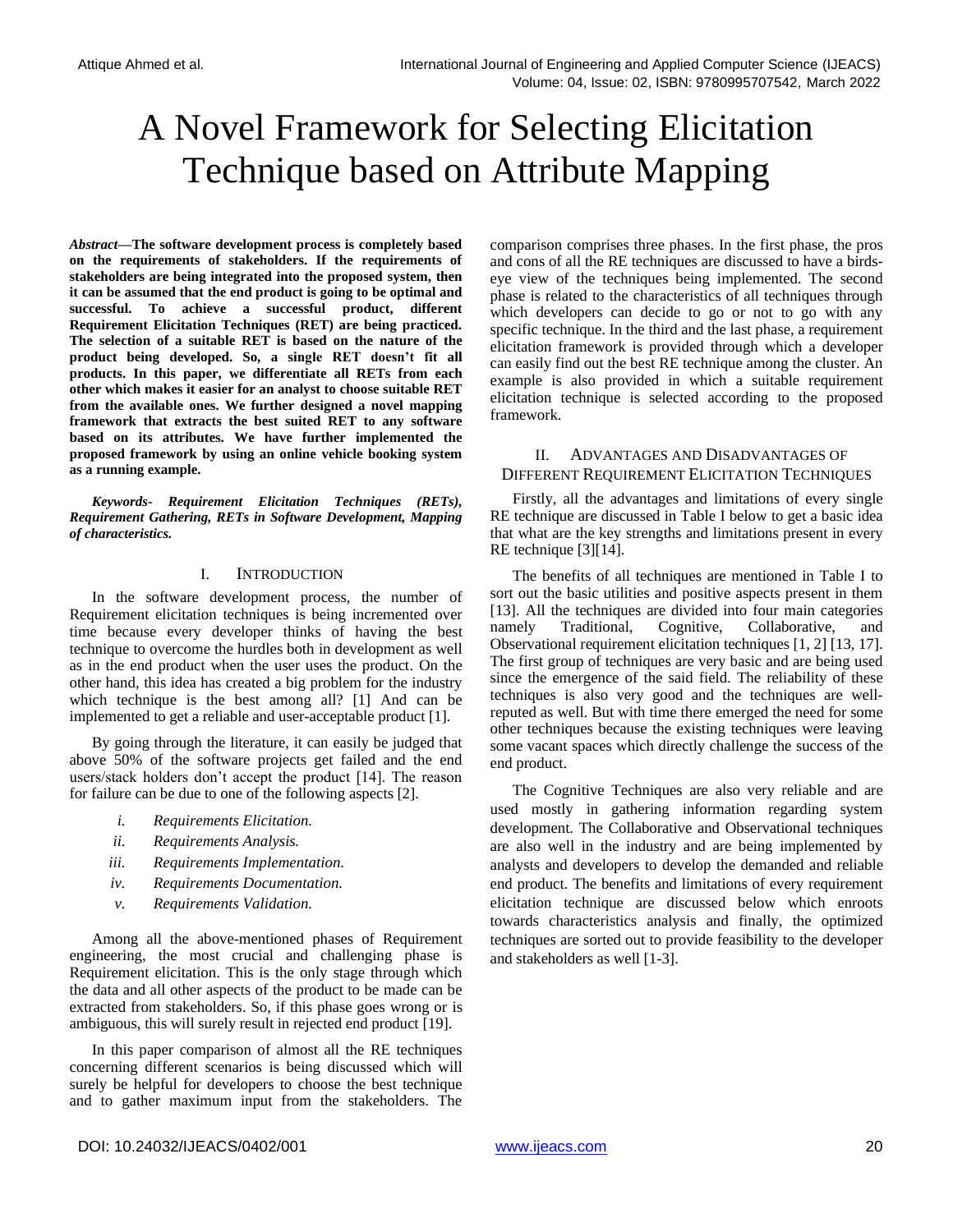#### Attique Ahmed et al. **International Journal of Engineering and Applied Computer Science (IJEACS)** Volume: 04, Issue: 02, ISBN: 9780995707542, March 2022

| <b>COMPARISON OF REQUIREMENT ELICITATION TECHNIQUES</b> |
|---------------------------------------------------------|
|                                                         |

| Category                           | <b>Elicitation</b><br><b>Techniques</b>           | <b>Merits</b>                                                                                       | <b>Demerits</b>                                                                                  |  |
|------------------------------------|---------------------------------------------------|-----------------------------------------------------------------------------------------------------|--------------------------------------------------------------------------------------------------|--|
|                                    | Interviews                                        | The proposed<br>system is<br>discussed in<br>detail. Data is<br>informative and<br>useful.          | The amount of<br>data is very<br>large and hard<br>to summarize.                                 |  |
| <b>Traditional R.E. Techniques</b> | Surveys                                           | Many users can<br>be involved by<br>using this very<br>cheap method to<br>get large<br>information. | A system as a<br>whole can't be<br>analyzed, which<br>is the actual<br>demand of<br>elicitation. |  |
|                                    | Questionnaire                                     | A basic<br>approach in<br>which every<br>aspect is asked<br>remotely from<br>stakeholders.          | Only for basic<br>and quick<br>knowledge.<br>Further ideas<br>can't be<br>generated.             |  |
|                                    | <b>Task Analysis</b>                              | It directs the<br>user to the<br>system<br>interface.                                               | Time-<br>consuming<br>because details<br>are needed for a<br>small product.                      |  |
|                                    | Domain<br>Analysis                                | It derives its<br>strength from<br>existing system<br>documentation<br>and manuals.                 | It becomes<br>more than a<br>task, converted<br>to a case study.                                 |  |
|                                    | Introspection                                     | The smart and<br>useful technique<br>has almost no<br>cost.                                         | Comprehensive<br>knowledge of<br>business areas is<br>demanded.                                  |  |
|                                    | Card Sorting                                      | Differentiation<br>between<br>different<br>requirements.<br>Customer<br>knowledge is<br>analyzed.   | Work in<br>collaboration is<br>more realistic<br>and useful<br>compared to<br>this technique.    |  |
| 3<br>Cognitive R.E. Techniqu       | Class<br>Responsibility<br>Collaboration<br>(CRC) | Provides<br>fundamentals to<br>make UML<br>diagrams.                                                | It suits only the<br>designer, not<br>the software<br>engineer                                   |  |
|                                    | Laddering                                         | Hierarchy-based<br>requirements<br>arrangements.                                                    | Not suitable for<br>large projects<br>because<br>addition and<br>deletion are<br>difficult.      |  |
|                                    | Repertory Grid                                    | Identification of<br>characteristics<br>is easy.                                                    | Identification<br>becomes hard in<br>complex<br>systems.                                         |  |

|                               | Focus Group                                  | Every condition<br>defined by<br>stakeholders<br>can be<br>evaluated and<br>useful data can<br>be collected<br>from them.   | In the case of<br>multiple<br>stakeholders, it<br>results in a<br>conflict.   |
|-------------------------------|----------------------------------------------|-----------------------------------------------------------------------------------------------------------------------------|-------------------------------------------------------------------------------|
| Collaborative R.E. Techniques | <b>Brainstorming</b>                         | New ideas are<br>generated by<br>this technique.<br>Decision-<br>making is easy.                                            | Does not suit to<br>Busy and<br>Crowded<br>environment                        |
|                               | Joint<br>Application<br>Development<br>(JAD) | Customer-<br>Developer<br>collaboration is<br>easy to create,<br>change or delete<br>any aspect of<br>the system.           | Expert<br>Knowledge at<br>both ends lacks.                                    |
|                               | Requirement<br>Workshop                      | Large and<br>complex data<br>can be extracted<br>by the detailed<br>workshop.                                               | It has a huge<br>cost and does<br>not align with<br>small tasks.              |
|                               | Protocol<br>Analysis                         | All the<br>stakeholders<br>and users are<br>required to<br>participate to<br>get a suitable<br>system.                      | Deadlock can<br>occur due to<br>multiple<br>thoughts.                         |
|                               | Prototyping                                  | Developing a<br>new system<br>becomes easy<br>due to the<br>involvement of<br>stakeholders.<br>especially in<br>making GUI. | Time and cost<br>both are utilized<br>at a high rate.                         |
|                               | Ethnography                                  | Social<br>behaviors are<br>brought into<br>context to get<br>quality<br>attributes.                                         | Multiple<br>Communities<br>can create a<br>hurdle in using<br>this technique. |
| Observational R.E. Techniques | Observation                                  | This technique<br>is helpful in<br>requirement<br>analysis and<br>validation<br>phases for<br>analysts.                     | Observation can<br>be partial or<br>leftover due to<br>travel expenses.       |
|                               | Apprenticing                                 | Facilitates both<br>analyst and<br>stakeholder to<br>work in<br>cooperation.                                                | The willingness<br>of stakeholders<br>is optional.                            |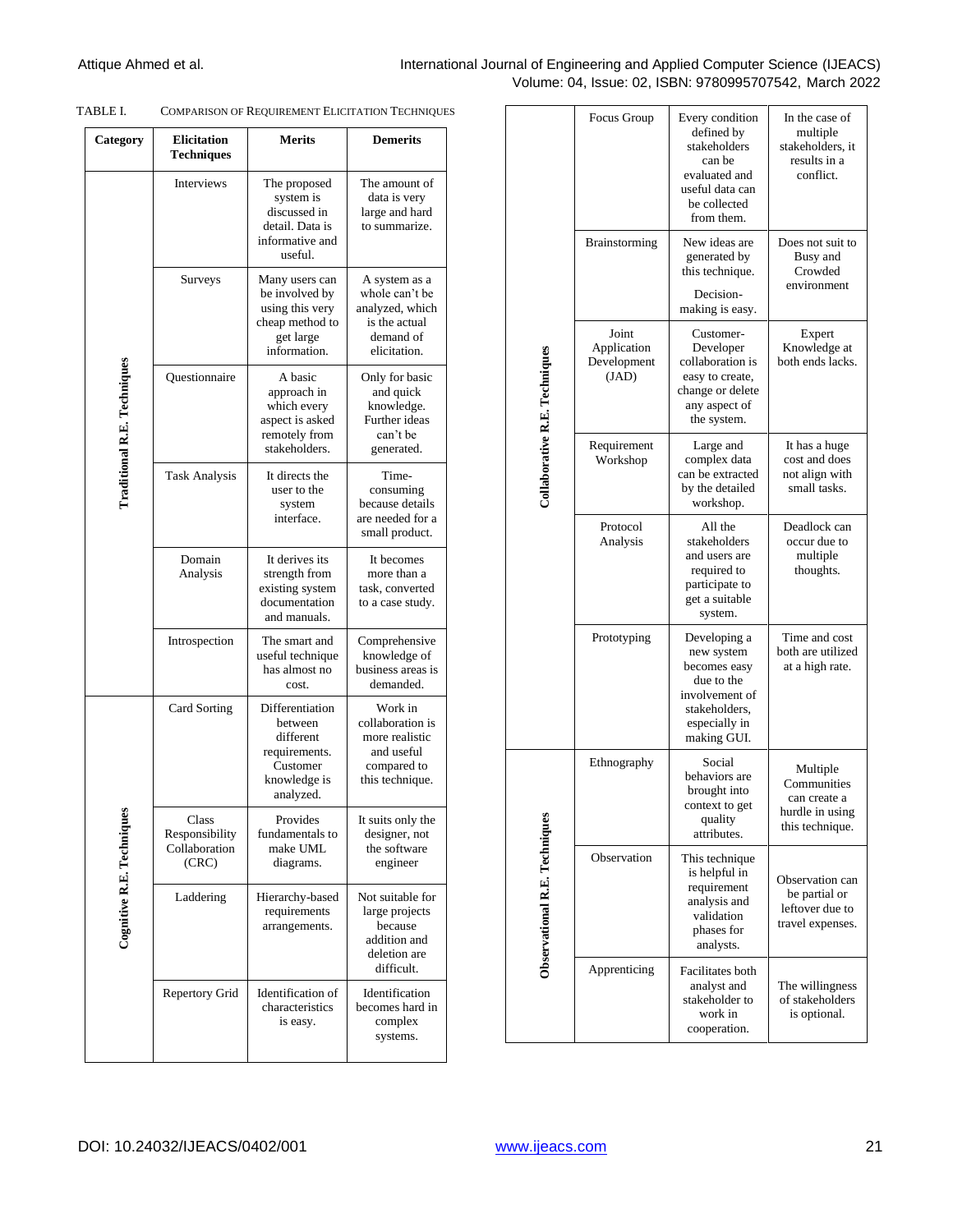#### III. CHARACTERISTICS BASED ANALYSIS OF DIFFERENT REQUIREMENT ELICITATION TECHNIQUES

The characteristics of every elicitation technique are different from each other in various aspects which are discussed in Table II. Every technique has different characteristics concerning the location of analysts and stakeholders, the role of the analyst, mode of conduction, type of data, size of data, and the number of stakeholders [2, 14].

| TABLE II. | <b>CHARACTERISTICS BASED ANALYSIS OF REQUIREMENT</b> |
|-----------|------------------------------------------------------|
|           | <b>ELICITATION TECHNIQUES</b>                        |

| <b>Category</b>                    | <b>Elicitation</b>                                  | Location               | <b>Role of Analyst</b> | Mode of          | <b>Type of Data</b>                  | Size of            | <b>Stakeholders</b>      |
|------------------------------------|-----------------------------------------------------|------------------------|------------------------|------------------|--------------------------------------|--------------------|--------------------------|
|                                    | <b>Techniques</b>                                   | <b>Analyst/Clients</b> |                        | <b>Conductio</b> |                                      | <b>Data</b>        |                          |
|                                    |                                                     |                        |                        | п                |                                      |                    |                          |
|                                    | Interviews                                          | <b>Same</b>            | To Lead                | <b>Direct</b>    | <b>Qualitative &amp;</b>             | Large              | One/Many                 |
|                                    |                                                     |                        |                        |                  | <b>Ouantitative</b>                  |                    |                          |
|                                    | <b>Surveys</b>                                      | <b>Different</b>       | <b>Facilitate</b>      | Indirect         | Qualitative &                        | Large              | Many                     |
|                                    |                                                     |                        |                        |                  | Ouantitative                         |                    |                          |
|                                    | Questionnaire                                       | Same                   | To Lead                | Indirect         | <b>Quantitative</b>                  | Medium             | Many                     |
|                                    | <b>Task Analysis</b>                                | Same                   | <b>Facilitate</b>      | Indirect         | <b>Quantitative</b>                  | Medium             | $N/\Lambda$              |
| Traditional R.E.<br>Techniques     | <b>Domain</b><br><b>Analysis</b>                    | Same                   | <b>Facilitate</b>      | Indirect         | <b>Quantitative</b>                  | Medium             | $N/\Lambda$              |
|                                    | Introspection                                       | N/A                    | Passive                | <b>Direct</b>    | <b>Quantitative</b>                  | Small              | <b>N/A</b>               |
|                                    | <b>Card Sorting</b>                                 | <b>Same</b>            | <b>Facilitate</b>      | Indirect         | <b>Ouantitative</b>                  | Medium             | Many                     |
| Cognitive R.E.<br>Techniques       | Laddering                                           | Same/Different         | <b>Facilitate</b>      | Indirect         | Qualitative &<br><b>Ouantitative</b> | Small to<br>Medium | One                      |
|                                    | <b>Repository</b><br>Grid                           | N/A                    | <b>Facilitate</b>      | Indirect         | Qualitative &<br><b>Ouantitative</b> | <b>Small</b>       | Many                     |
|                                    |                                                     |                        |                        |                  |                                      |                    |                          |
|                                    |                                                     |                        |                        |                  |                                      |                    |                          |
|                                    | <b>Focus Group</b>                                  | <b>Same</b>            | To Lead                | Indirect         | <b>Oualitative</b>                   | Small              | Many                     |
|                                    | <b>Bra</b> instormin                                | Same                   | To Lead                | Direct           | <b>Qualitative</b>                   | Small              | Many                     |
| Collaborative R.E. Techniques      | <b>Joint</b><br>Application<br>Development<br>(JAD) | Same                   | To Lead                | Direct           | <b>Qualitative</b>                   | Medium             | Many                     |
|                                    | Requirement<br>Workshop                             | Same                   | To Lead                | <b>Direct</b>    | Qualitative                          | <b>Small</b>       | Many                     |
|                                    | Protocol<br>Analysis                                | $N/\Lambda$            | Passive                | Direct           | <b>Qualitative</b>                   | Medium             | Many                     |
|                                    | <b>Prototyping</b>                                  | $N/\Lambda$            | Passive                | <b>Direct</b>    | <b>Qualitative</b>                   | Small              | More than 1.<br>not many |
|                                    | Ethnography                                         | Same                   | Passive                | Direct           | <b>Qualitative</b>                   | Medium             | Many                     |
|                                    | Observation                                         | Same                   | Passive                | Direct           | Qualitative                          | Medium             | Many                     |
| Obervational<br>R.E.<br>Pechniques | Apprenticing                                        | Same                   | Passive                | Direct           | <b>Qualitative</b>                   | Small              | One                      |

In location, it is distinguished whether the location of analysts and stakeholders is the same or not? If the location is the same then the 'same' value is entered otherwise if the location is different, then the value 'different' is entered in the field. Likewise, if the role of the analyst is to facilitate the stakeholders, then 'facilitate' value is entered. If the role is to lead the system, the 'to lead' value is entered into the field. In some cases where the analyst is not directly involved and is not currently on the active side, then 'passive' value is entered in the field.

In the column 'mode of conduction,' it is decided that if the elicitation technique is designed for direct elicitation purpose, then the value 'direct' is entered, and if the elicitation technique is performing some other functions as well, then 'indirect' is entered in the required field. 'Size of data' plays a huge role in the elicitation process because if the data provided at the output is small, then there might be a lack of complete data according to the situation, but if it is large, then there is the probability of

DOI: 10.24032/IJEACS/0402/001 [www.ijeacs.com](http://ijeacs.com/) 22

vague and irrelevant data. But in both cases, the values to be entered in the required field would be 'small' and 'large' as the case may be [17].

Lastly, the numbers of stakeholders are also discussed to analyze the people involved in every elicitation technique. This is because involving the stakeholders every time is time consuming and difficult task which leads to delays in finalizing the end product. In Table II the values 'One' or 'Many' can be entered according to the suitable case.

#### IV. FRAMEWORK FOR SELECTING SUITABLE **TECHNIQUE**

After a complete analysis of the system, a complete framework is hereby proposed (Figure. 1) which can be used to find out the best requirement elicitation technique according to the proposed system's attributes, characteristics of all the above-mentioned techniques, situation based/ on-ground analysis by the analyst.



Figure 1. Characteristics Based Analysis Of Requirement Elicitation **Techniques** 

The proposed system attributes are defined by the stakeholders in whom they define the system as well as their requirements in the final product. The number of stakeholders is also defined in this step to facilitate the analyst/developer.

All the elicitation techniques are also defined in the framework, which is essential to mention here to map them with the system which is to be created. The characteristics are comprehensively discussed earlier in this study and are well versed to map them with the system which is to be created. The characteristics are comprehensively discussed earlier in this study and are well versed to implement in any upcoming system.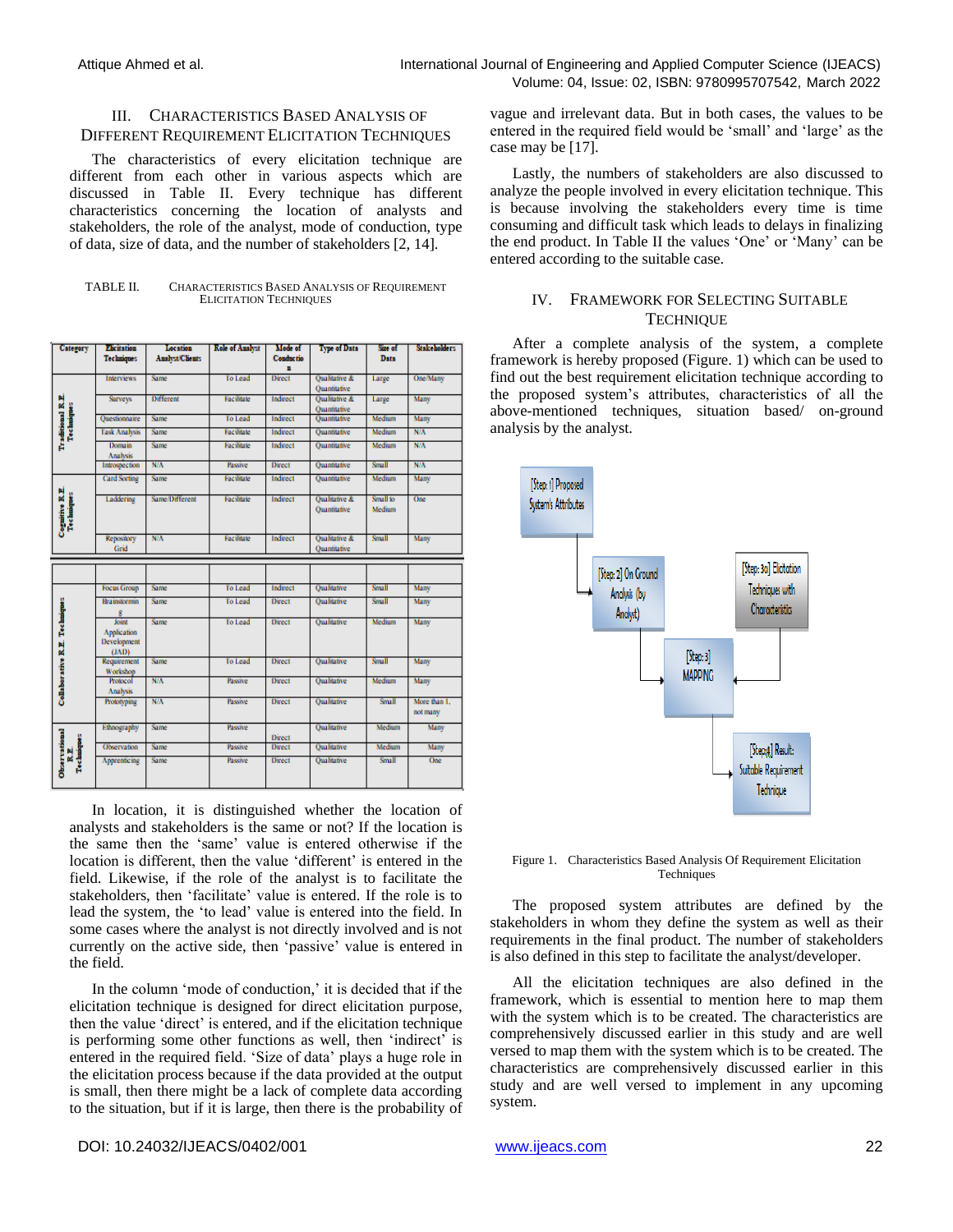On-ground analysis are also given as input to the framework, which is done by the analyst because the observation is compulsory before requirement engineering. In requirement engineering, one of the basic things is to identify the social environment in which the proposed system will be used and grow. The criteria are changed as the situation gets changed and the elicitation technique is also changed according to realities.

All three inputs are applied to a mapping function that takes the inputs from three sides and maps them with each other to provide outcomes with the resultant techniques which are most suitable to the system attributes given by the stakeholders, characteristics provided by this analysis, and situations mentioned by the analyst.

Lastly in our framework, results are mentioned, in which the analyst finds the result of all the processes and finds the best technique for elicitation of requirements which is more likely to produce a successful product at the end of the process of software development life cycle.

#### V. IMPLEMENTATION OF FRAMEWORK

A complete study of different elicitation techniques concerning various parameters is conducted, and then at last a framework is proposed in which all the parameters are mapped together and a suitable solution in the form of any elicitation technique is provided.

To express the above-mentioned framework in a better way, a real-world project is defined here, on which said framework is implemented and a resultant elicitation technique is provided at the end which is suitable to the given project.

#### VI. RUNNING EXAMPLE

The online vehicle booking system is an online web-based project which is intended to provide the customer's facilities to communicate with the organization and to book a vehicle by performing some well-defined functions on the web portal. The stakeholders then validate the data and after completing all the preliminary proceedings send the vehicle to the customers at their venue as mentioned while filling out the online form. The payment method is also integrated into the web portal or app to give ease to the customers for paying the requisite amount after consulting with the organization.

It works on different modules like the customer module and administrator module. Customers can browse for the demanded vehicles from the store and can apply for the vehicle as well. The administrator can look into the matter of vehicle booking and other relevant tasks regarding the platform.

The actual company also has employees who are responsible to provide end-to-end delivery of any designated task. So, in all, we have three modules which are client, agent, and employees. The said project has some on-ground realities/ situations which are expressed below.

*A. Step 1:* In the above online web project; there are numerous stakeholders like administrators, employees, and end-users/ customers. The administrator and employees are always available for requirement elicitation, but clients/ customers are not present at the time of the startup of the said web portal. So, in this on-ground analysis, the analyst has to perform some functions to collect the customer needs from the portal, which is mandatory.

- *B. Step 2:* If we talk about the scope of the project, we have various users on the platform. So, we have to go for those Characteristics which ensure that multiple users can access the system without any difficulty.
- *C. Step 3:* As the number of customers accessing the system is very large. All the customers have different intellectual regarding the use of the internet and web app. So, situational measures are also to be performed so that all customers can use the web system reliably.
- *D. Step 4:* In this project, the characteristics which are demanded, are also present in the projects previously made. This project is not of a new sort, so use cases can also be implemented to evaluate the elicitation technique.

The elicitation techniques based on the situation can be more than one because in one scenario one technique is useful and for other scenarios, other techniques can be implemented. But the best technique is based on the percentage that how much a technique is suited to any specific domain. In an online vehicle booking system, all the employees and stakeholders can be brought onto a single table e.g., for Interviews.

Brainstorming is a technique that can also be used in this scenario because it includes customers who are not always available, especially at the time of development. The document Analysis technique can also be used to understand the previous work on the same type of project.

The last conversation is in between the selected techniques because a single technique must be chosen to ensure reliability in the development process. As far as the current situation is concerned, Interviews for sake of getting information from organizational stakeholders and Document Analysis for sake of getting information on the customers'/end-user's demands are the best techniques to be implemented.

#### VII. CONCLUSION AND FUTURE WORK

In this paper, we completely focused on different requirement elicitation techniques. A three-dimensional analysis of all the techniques is brought out. The first dimension was related to an in-depth analysis of different requirement elicitation techniques. In the second aspect, an efficient approach was applied to all techniques which were characteristic-based analysis. At the end of the research, a mapping framework is presented which is practically applied to a running example as well.

As we have provided a complete implementable framework to select suitable RE techniques but in the future, many aspects can also be considered. Time complexity can be a huge factor that can be given priority based on complete research. Likewise, many industries have their pre-implemented techniques which can be either successful or unsuccessful